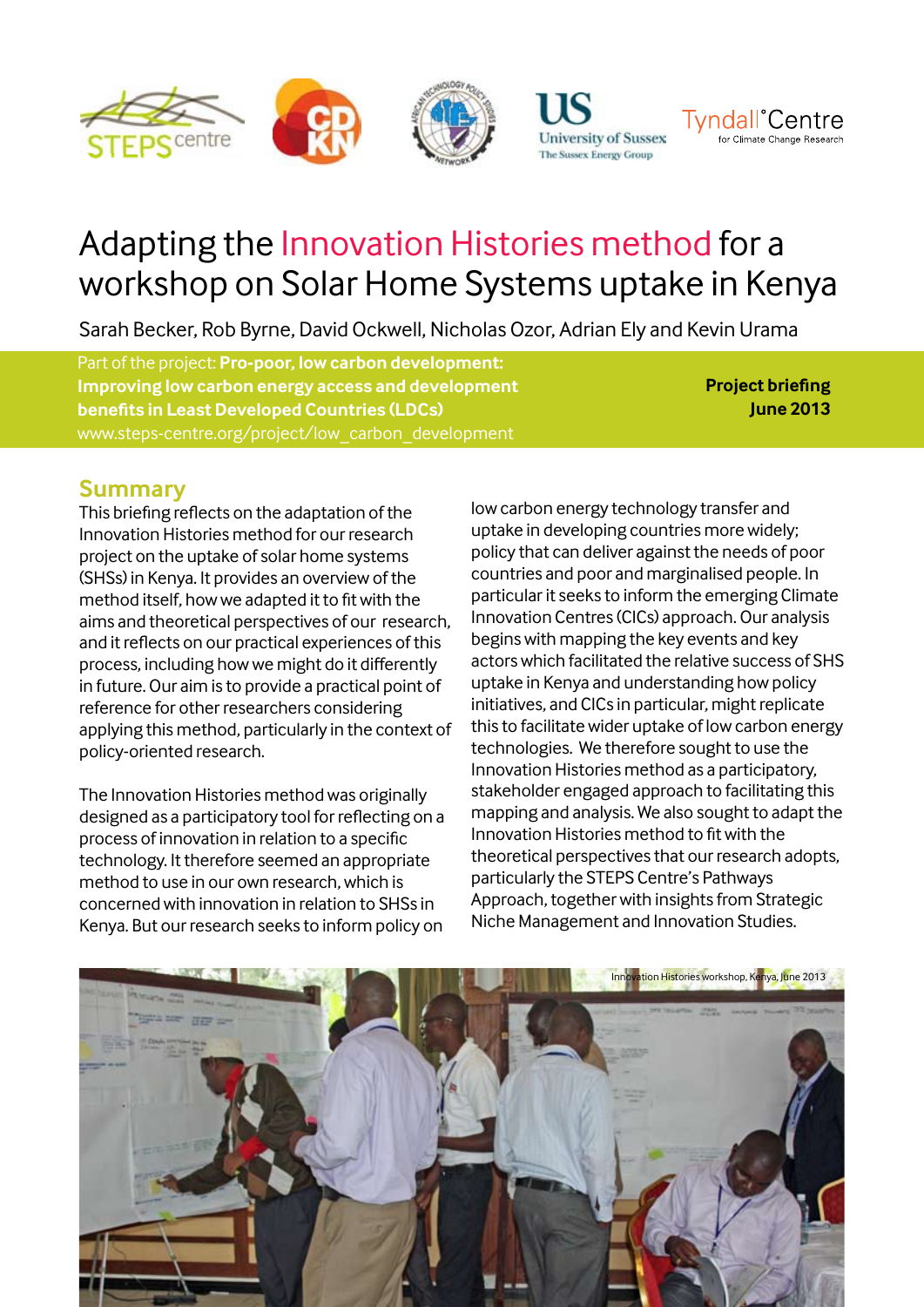## **Background to the workshop and the wider project**

In the context of climate change, finding ways for developing countries to develop whilst keeping carbon emissions as low as possible is an urgent challenge. Energy production is one of the most carbon intensive sectors, but energy is fundamental to the attainment of other development goals, like healthcare, education and basic needs such as warmth, lighting and cooking. Thus the expansion of, and access to, low carbon energy technologies is crucial in any attempt to achieve pro-poor, low carbon development.

"Access to low carbon energy technologies is crucial in any attempt to achieve pro-poor, low carbon development"

In Kenya, the uptake of one such technology – the solar home system (SHS) – has been comparatively successful. It provides an ideal case study for examining the key enabling and constraining events and actors in this success, and how policy approaches, such as CICs, might seek to replicate this in relation to SHSs and other low carbon energy technologies. A workshop applying the Innovation Histories method was



convened in Nairobi in June 2013 to draw on the knowledge and experiences of key stakeholders active in the Kenyan SHS market. This formed part of a research project being conducted via a partnership between the African Technology Policy Studies Network (ATPS) and the ESRC STEPS Centre at the University of Sussex.

## **Innovation Histories method**

The Innovation Histories method was developed by Boru Douthwaite and Jacqueline Ashby (2005) as a way of drawing on experience from past innovation processes. The authors base their method within the wider Learning Selection Model developed by Douthwaite (2002). The method comprises a set of flexible guidelines on how to run a workshop with stakeholders involved in an innovation process. A step-by-step summary of the method as conceived by Douthwaite and Ashby (2005), and then as adapted in this project, is provided in Box A, on the next page.

The method can be used both as an intervention to improve the innovation process while it is unfolding, or to facilitate an in-depth historical analysis to inform future innovation projects. We adopt a holistic definition of the term innovation, including not only technological innovations, but also social or organisational innovations (for instance car-sharing initiatives), viewing innovation as much more than something "new to the world". It is equally innovative if a firm, farmer or person adopts a technology or process for the first time, or is the first in an industry, region or village to adopt a new technology, process or technique (OECD 2005).

"The method can be used both as an intervention to improve the innovation process while it is unfolding, or to facilitate an in-depth historical analysis to inform future innovation projects."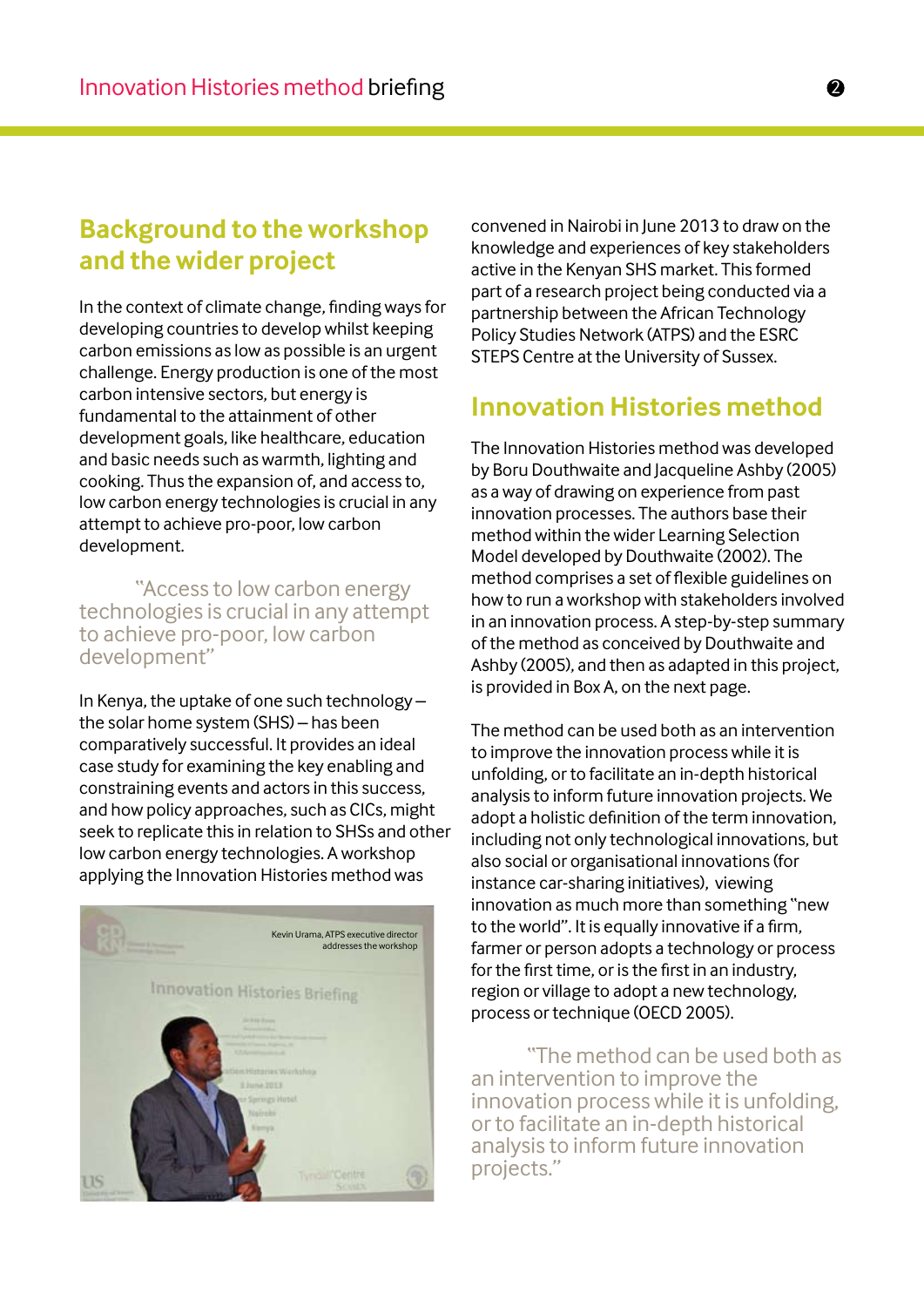Moreover, incremental and adaptive innovation processes are often observed to be far more important than radical innovations in driving broader processes of change and development (Bell, M. 2012). In other words, innovation is not synonymous with invention. The widespread adoption of SHSs in Kenya is therefore an example of innovation across multiple scales. In this sense, the context in which we applied the Innovation Histories method is broader than the focus on the uptake and adaptation of (or to) single technologies that forms the basis of Douthwaite's work.

"The method...is a way of drawing on [stakeholders'] unique knowledge and experience as well as engaging them in the research process"

Douthwaite and his co-authors emphasise the method is a reflection tool to learn from any experience, whether it be positive or negative. For instance, perceived "failures" are often not reported, although they are critical to the learning process. The Innovation Histories workshop should therefore try to provide an open and trustworthy environment, so participants feel comfortable enough to share information and to reflect critically on their experiences. Furthermore, for participants to be able to voice their opinions, workshop facilitators must be sensitive to power relations between the stakeholders. Ideally the interaction between participants at a workshop will elicit dynamic discussions, with participants prompting and reminding each other and negotiating the significance of the events and other factors identified.

| <b>BOX A: INNOVATION HISTORIES METHOD</b>                                                                                                                                                                                                                                                                         |                                                                                                                                                                                                                                                                                                                                                                                                                                                                                                                                                                                                                                                                                                                                                         |  |  |  |
|-------------------------------------------------------------------------------------------------------------------------------------------------------------------------------------------------------------------------------------------------------------------------------------------------------------------|---------------------------------------------------------------------------------------------------------------------------------------------------------------------------------------------------------------------------------------------------------------------------------------------------------------------------------------------------------------------------------------------------------------------------------------------------------------------------------------------------------------------------------------------------------------------------------------------------------------------------------------------------------------------------------------------------------------------------------------------------------|--|--|--|
| Douthwaite & Ashby (2005) suggested key steps                                                                                                                                                                                                                                                                     | Key steps as applied in this project                                                                                                                                                                                                                                                                                                                                                                                                                                                                                                                                                                                                                                                                                                                    |  |  |  |
| 1. Clarify the objectives and expectations of<br>stakeholders<br>2. Define the innovation<br>3. Construct innovation timelines and actor network<br>maps<br>4. Write up the learning history<br>5. Use the innovation history as a catalyst for change<br>via a follow up workshop that uses it to discuss shared | 1. Define and specify the innovation<br>2. Circulate background information and examples of what participants<br>will be asked to do at the workshop<br>3. Clarify aims and expectations of stakeholders via introductory workshop<br>discussion<br>4. Individual work to construct personal timelines reflecting actors'<br>individual experiences<br>5. Group work to construct timelines of key events, actors, roles,<br>significance and potential available documentation - here actors are<br>asked to think more broadly about key events of significance beyond their<br>own personal experiences<br>6. Group work seeking participatory review of overall timeline from                                                                       |  |  |  |
| visions<br>6. Write up the publishable innovation history to share<br>learning with broader audiences                                                                                                                                                                                                             | participants<br>7. Post workshop, write up information into an Innovation History and<br>circulate to participants for further feedback<br>8. Follow up with detailed, semi-structured interviews with relevant<br>participants<br>9. Triangulate via interviews with other actors identified during the<br>workshop, or identified during follow up interviews and wider literature<br>review<br>10. Further triangulation with available published sources<br>11. Write up and make Innovation History available online and circulate<br>widely throughout its development for feedback and critique<br>12. Publish innovation history in peer reviewed journal to articulate<br>contribution in the context of existing academic and policy research |  |  |  |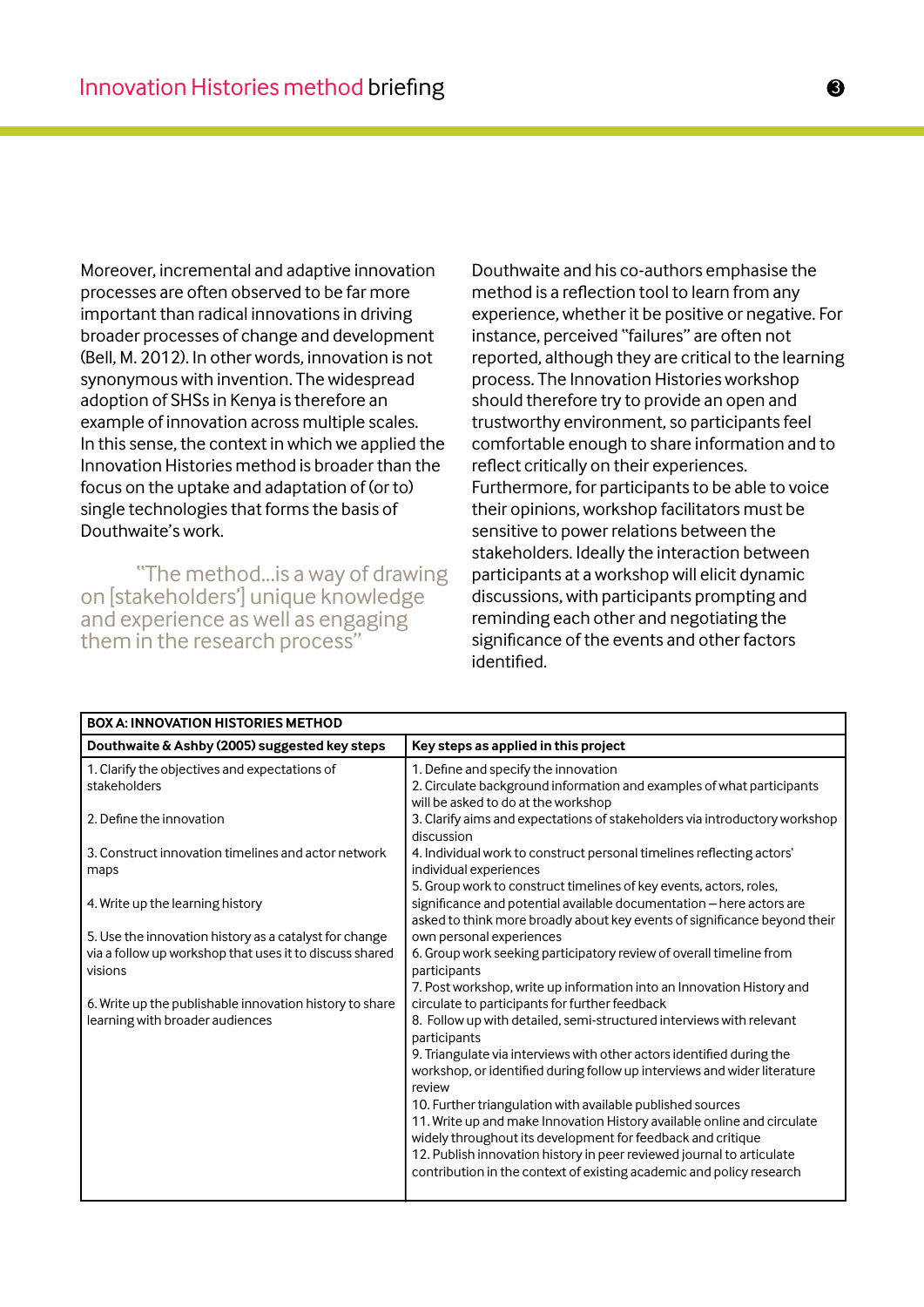The method not only pays attention to events but also to projects, processes, products and actors that influenced the development of an innovation (including technical, financial, social and policy aspects). Douthwaite and colleagues propose the workshop includes stakeholders from all levels and stages of engagement in the innovation process, from the researchers, designers and manufacturers to the end-users (and in the context of our work, policy makers, donors and other significant actors). This way the context of the innovation process is more likely to be taken into account, as well as enabling feedback from the users' perspective. Another benefit of this method is its participatory nature. It enables different stakeholders to tell their stories and voice their opinions. It is a way of drawing on their unique knowledge and experience as well as engaging them in the research process.

Notably, Douthwaite and colleagues emphasise there is no fixed recipe on how to organise and structure the workshop or the write-up of the innovation history, but that it can be adapted flexibly according to the needs of each project. For instance, they suggest the workshop could include the drawing of timelines and actor network maps. These can first be constructed individually and then shared in groups to discuss, compare and integrate where possible. The discussions and results recorded during the workshop can be used to write up an innovation history, which provides room to narrate various perspectives and controversies. Before it is published the innovation history should be read and commented on by the participants, in order to double-check the researchers' interpretation.



## **Why this method?**

The Innovation Histories method was chosen to inform the analysis of SHS uptake in Kenya in order to ensure the participation of key stakeholders in the research process. It is hoped this form of engagement will help the stakeholders to feel some ownership of the research, to understand its arguments and thereby increase the impact it is likely to have. If stakeholders are actively involved in the analysis and feel that their opinions are being heard, they are able to direct the research to be useful to them, at the same time as making a substantive contribution to the research itself. In this way, stakeholders active at different levels are able to influence policy through their contribution to the workshop and the research's subsequent engagement with policy makers in Kenya and internationally.

"If stakeholders are actively involved in the analysis...they are able to direct the research to be useful to them"

The participatory nature of the method therefore assists in adhering to the research team's normative commitment of achieving impact via an approach based on three key principles:

1) Engagement between researchers and other groups across society can improve the quality and substance of the research as well as ensuring that research contributes to learning;

2) Interaction with a diverse set of other actors can provide not only useful inputs into research but can also protect against undue influences by any one group;

3) Independent researchers can provide the setting in which to bring together diverse groups from across society to discuss difficult challenges, or can provide intermediary functions.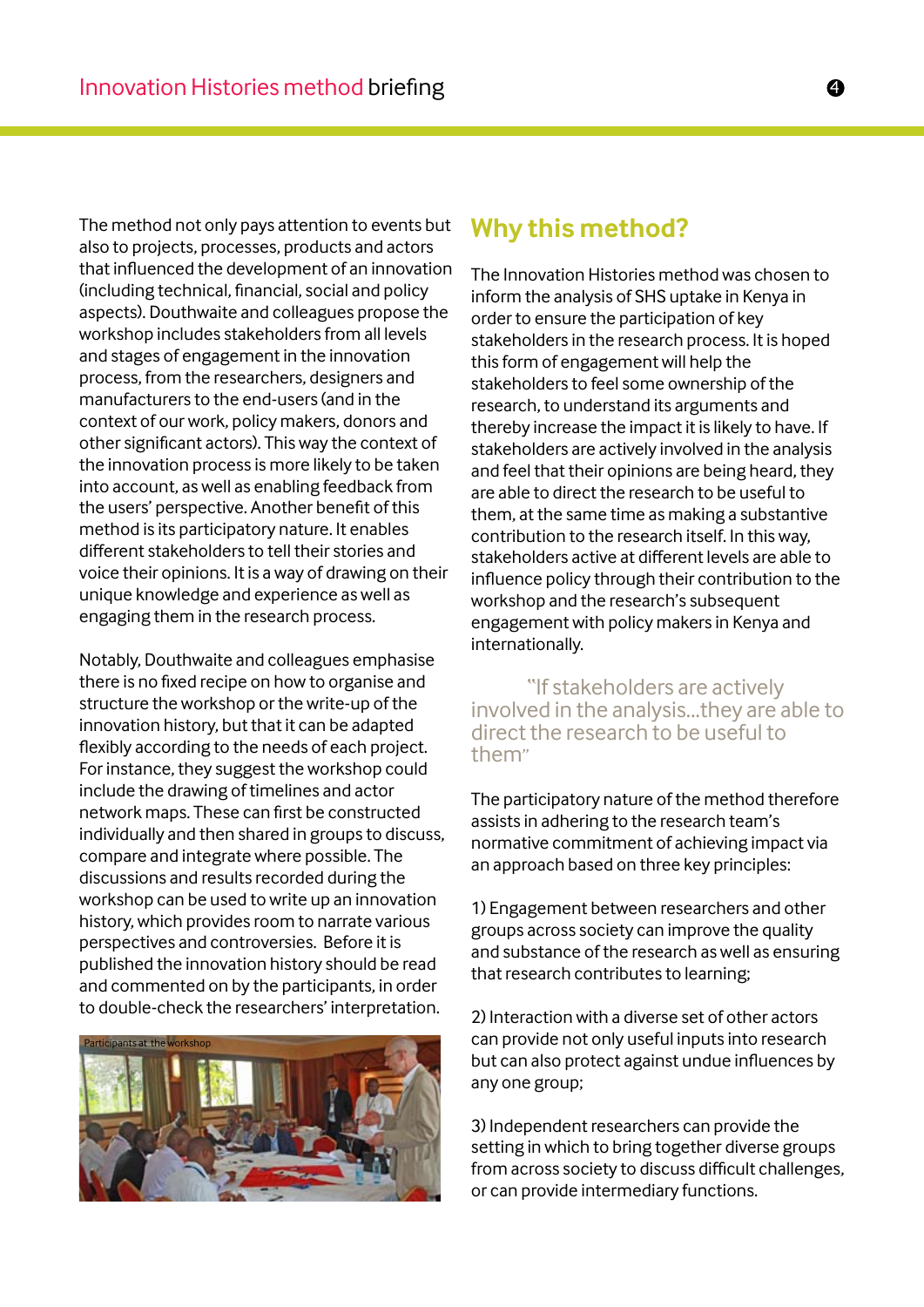## **The workshop plan**

A briefing, timetable, background information on the method and an example innovation history timeline (see page 9) were sent to the 20 participants who registered for the one-day workshop in response to invitations. Prior to the workshop we intended to familiarise participants with the ideas behind the method and to encourage them to start thinking about and completing their personal innovation history timelines. The timeline consisted of a table with five columns, asking for the event date, description of the process or project, others involved (actors), significance, and for any documentation. A professional facilitator was invited to help plan and guide the workshop, assisted by the researchers.

The day was to begin with a brief introduction to the research project, the method and the aims of the day. An hour was allocated for participants to complete their personal innovation history timeline (see example on page 9), with tables on A4 paper provided. Next, a group work session, with participants split into two groups, was scheduled to combine personal timelines into one broader national timeline. For this session flip chart-sized tables would be hung on the walls allowing participants to complete their rows with the dates and other information on paper strips. These could then be stuck on the flip chart columns and moved around by using sticky Blu-Tack. This session was also intended to provide a space for dynamic interaction and discussion between stakeholders.

After lunch, both groups would switch rooms and peer review the other group's timeline. Sticky Post-It notes would allow comments, agreements and contentions to be added to the timeline. It was hoped this would prompt further memories and discussions. Subsequently the two groups would come together to share findings and discuss points of contention.

Towards the end of the day there would be time for reflection on the workshop using an evaluation form as well as asking participants how the research might benefit them and what needed further examination. Throughout participants would also be asked to record the name, organisation and contact details of any other stakeholders they thought should be contacted for further information on the evolution of the SHS market. The researchers intended to avoid using jargon, keeping the language inclusive to participants who were unfamiliar with the literature and method.

"The researchers intended to avoid using jargon, keeping the language inclusive to participants"

#### **The workshop in practice**

The start was slightly delayed after the group decided to wait for latecomers. Consequently some spontaneous reorganisation of the day occurred and, rather than splitting participants into two groups, they remained in one group throughout. A lower number of participants was beneficial in that there was time to introduce each participant to the group, and each had more time to share their experience and to interact with the facilitators and each other. The workshop provided a networking opportunity for stakeholders, which may be beneficial to their subsequent interactions and further development of SHS uptake in Kenya.

The first session went well as participants dedicatedly completed their personal timelines. These were collected and kept for further investigation. In the first group session participants were actively engaged, but quite quiet, with less interaction than had been hoped for. Looking at the completed flip chart timeline, the researchers realized it would be useful for participants to comment briefly on their contributions.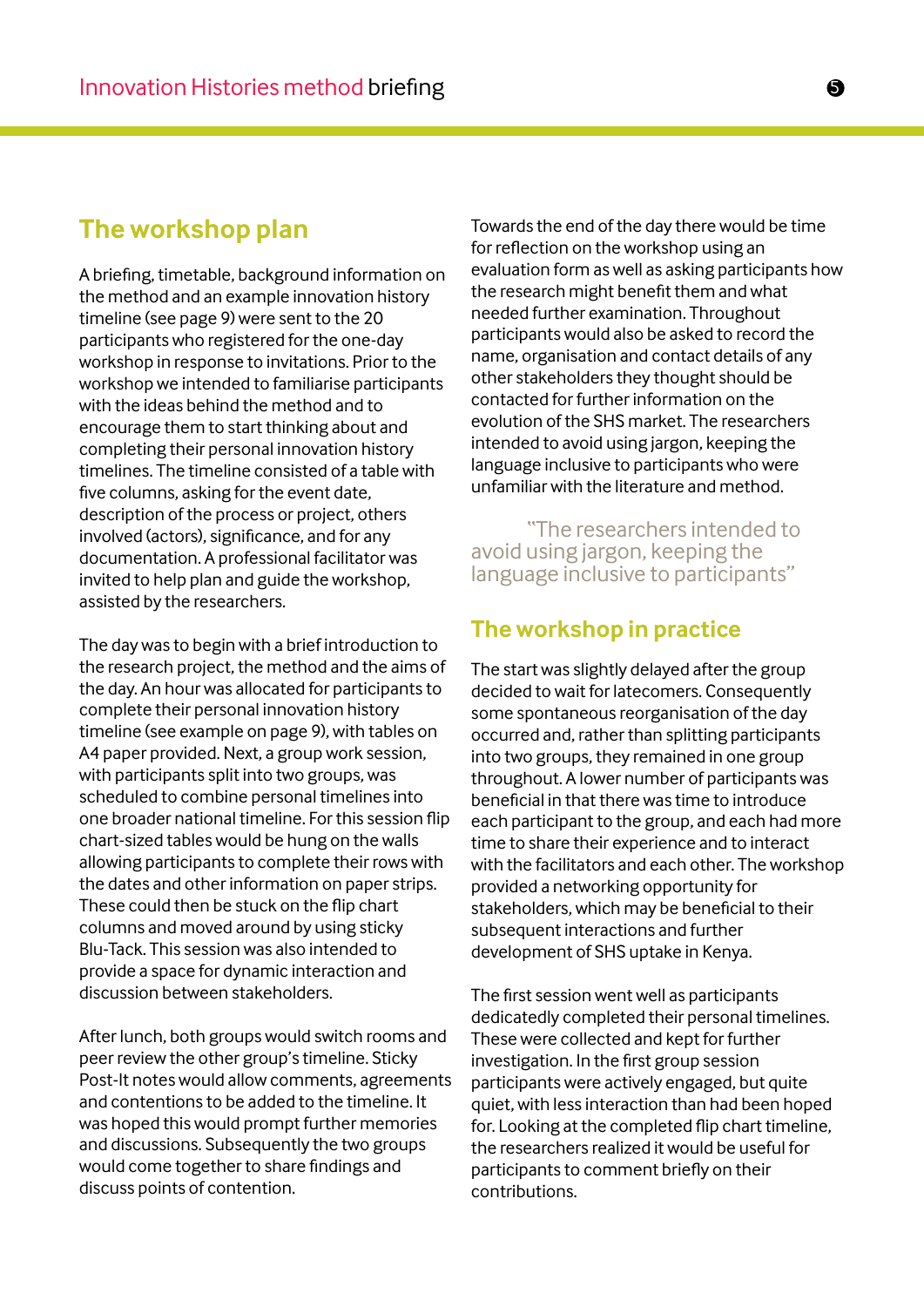After lunch, participants were asked to give one-minute explanations of the events/projects/ processes they had listed. Although this was helpful for understanding their descriptions, the session drew out and some participants became a little disengaged. However, it also meant every participant spoke and some asked each other questions. After a short coffee break, Post-It notes were distributed. Rather than asking for comments, participants were invited to rank the three most significant events. This did help to visualise agreement and thereby underline key events, but because participants were getting tired towards the end of the afternoon it was conducted with more haste than would be ideal. It is also possible participants simply ranked their own contributions rather than properly engaging with others' input. At the end of the day, stakeholders were thanked for their participation and asked for feedback on the day and further suggestions for the research.

"The main objectives were achieved... gathering the stakeholders' knowledge and experience...facilitating interaction between them and engaging them in the research"

Overall, the workshop differed from the plan and it was difficult to pick up on power dynamics between participants in only one day, without meeting them previously. However, the main objectives were achieved, i.e. gathering the stakeholders' knowledge and experience of key events/processes/projects and actors, facilitating

interaction between them and engaging them in the research. The information gained from the workshop will be followed up with more in-depth individual interviews with some of the participants and other identified stakeholders. Efforts will also be made to further triangulate the data gathered via detailed review of available published and grey literature and making the developing timeline publicly available for comment via the project website.

#### **What might be done differently?**

Working with a smaller group than anticipated was not problematic and the spontaneous activities were fruitful, leading the researchers to think future workshops might be better run with smaller numbers of participants. Furthermore, it may be useful to focus more on the actor networks, finding strategies for understanding key roles and visualising their interactions. This does not necessarily mean using the Social Network Analysis suggested by Douthwaite and Ashby (2005), but possibly using alternative qualitative and visual approaches.

"It may be useful to focus more on the actor networks, finding strategies for understanding key roles and visualising their interactions."

It depends on the objectives of the workshop, but it is important to keep in mind the suggestion by Douthwaite and Ashby (2005) to involve endusers of the technology in the evaluation process.

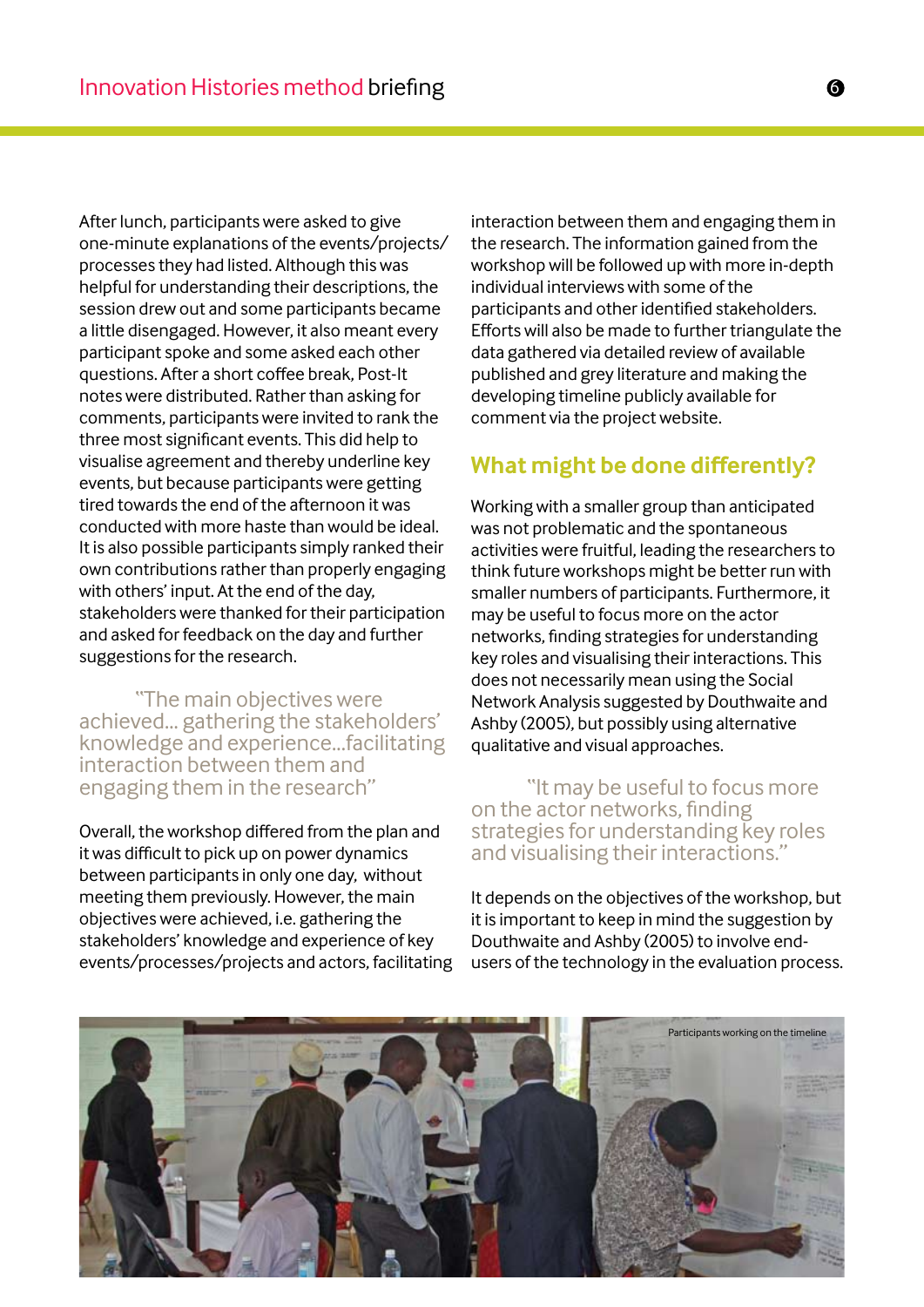This group was not represented at the workshop and the researchers were unsure of how to engage them in this process without in-depth, village fieldwork. This could be useful in understanding what aspects enabled or hindered end-users from accessing SHSs, as well as understanding how the technology impacted on end-users' lives. It may also be valuable for users to be present at the workshop to enable direct communication and interaction between for instance policy makers, technicians and users.

### **Participant evaluation**

The feedback from participants was very positive, with most evaluating the objectives and achievements of the workshop and the general organisation as 'very good' or 'excellent'. Further, the majority of participants found the length of the workshop to be 'adequate' or 'just sufficient', whereas the evaluation for time allocation for

various activities was more varied, with judgements ranging from 'adequate' and 'just sufficient' to 'not sufficient'. The suggestions for next steps to ensure that the pro-poor, low carbon development research project in Kenya is of benefit to stakeholders included more engagement with stakeholders, such as government agencies like the Energy Regulatory Commission and Ministry of Energy, as well as evaluation by the research users, and enforcement of standards. Suggestions for improvements to the workshop included giving participants as much advance warning as possible and conducting a longer workshop. Some of the aspects that participants found most useful about the workshop were the networking opportunity, the simplicity of the tasks, sharing individual experiences and perspectives of the evolution of SHS uptake and the discussions. Box B, below, provides some key points for consideration during workshop planning.

#### **Box B: Innovation History Workshop planning Key aspects to prepare and questions that are useful to consider when planning the workshop.**

- What is the innovation under investigation? (define clearly)
- Who were the stakeholders involved in the innovation process?
- What aspects of the innovation are you trying to understand? What are the objectives of the workshop? (Do you want to focus on events, projects, products, actors?)

— Decide which stakeholders are most likely to inform this understanding and able to answer these questions

- Invite stakeholders early and inform them in simple terms of the method and aims of the workshop
- Ask them to think about and possibly prepare the innovation history timeline (provide them with a template and examples to guide them)
- Organise facilitators and people to help record the information gathered during the workshop

— Who will be helping to run the workshop on the day and what will their roles be?

- Plan the group work: How big do you want the groups to be, how will you synthesise the group work into the bigger group?
- How can you get as many people as possible to be active and to contribute?
- How can you prompt and engage shy or quiet participants?
- Prepare the materials for the timelines or actor network maps (will you be able to read participants' handwriting and will you understand the descriptions they are giving?)
- How will you react to and resolve any conflicts or tensions between stakeholders?
- How will you analyse the data you gather during the workshop?
- How will participants be able to evaluate the workshop and the conclusions drawn from it?
- How can you best channel the data collected to inform policy?
- How will it impact and benefit stakeholders and users?
- How do you intend to follow up the workshop?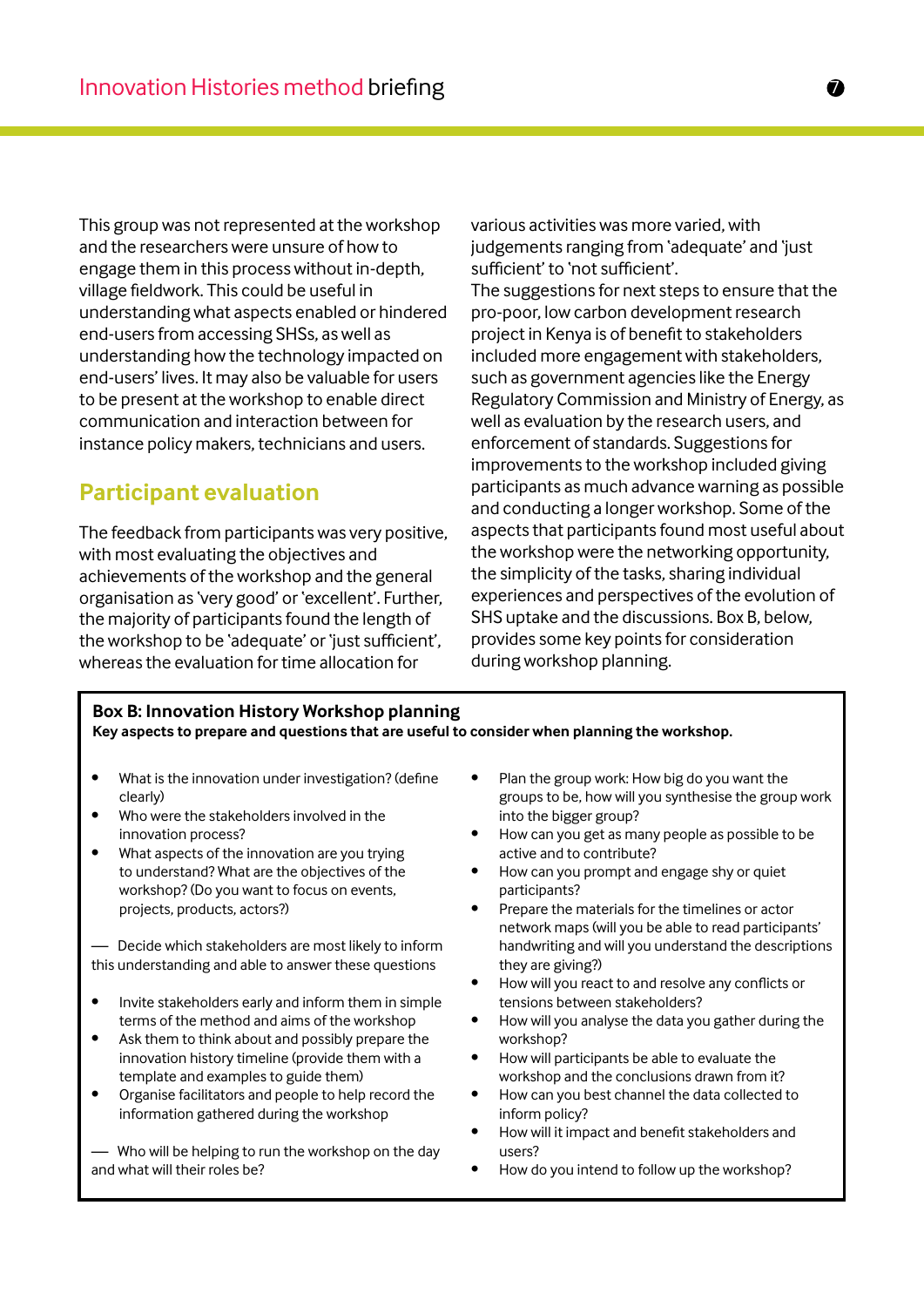#### **Conclusion**

The Innovation Histories method may be useful across a range of research fields in the environment, sustainability and development context. The inclusion of a broad range of perspectives and the encouragement of critical reflections – so that dominant narratives and accounts can be questioned – may also be useful to researchers. It also provides a voice to stakeholders who otherwise may not get heard, which is particularly important for empowering poor and marginalised stakeholders. Although the extent to which the perspectives of marginalised stakeholders were represented in our workshop is questionable, participatory approaches such as this will hopefully increase the relevance and impact of the research on policy thinking with subsequent benefits in terms of facilitating broader uptake of technologies with combined development and climate change benefits.

#### **References**

Douthwaite, B. (2002). Enabling Innovation: A Practical Guide to Understanding and Fostering Technological Change. London: Zed Books.

Douthwaite, B., & Ashby, J. (2005). Innovation Histories: A method for learning from experience. Institutional Learning and Change (ILAC) Initiative, Brief 5, Retrieved October 31, 2012 from http://www.cgiar-ilac.org/files/ publications/briefs/ILAC\_Brief05\_Histories.pdf

OECD (2005) Oslo Manual. Guidelines for Collecting and Interpreting Innovation Data, 3rd Edition. OECD, Paris, available at http://www. oecd-ilibrary.org/science-and-technology/ oslo-manual\_9789264013100-en

Bell, M. (2012) International Technology Transfer, Innovation Capabilities and Sustainable Directions of Development in D. Ockwell and A. Mallett (eds.) Low Carbon Technology Transfer: From Rhetoric to Reality, Routledge, Abingdon

#### **Further reading**

Byrne, R., Smith, A., Watson, J. and Ockwell, D. (2011) Energy Pathways in Low-Carbon Development: From Technology Transfer to Socio-Technical Transformation, STEPS Working Paper 46, Brighton: STEPS Centre

STEPS Briefing 46: Energy Pathways in Low Carbon Development http://steps-centre.org/wpsite/wp-content/ uploads/Energy\_pathways1.pdf

Rob Byrne, Adrian Smith, Jim Watson and David Ockwell (2012) Energy Pathways in Low Carbon Development: The Need to Go beyond Technology Transfer, in Ockwell, D and Mallett, A. (Ed.s) Low carbon technology transfer: from rhetoric to reality. Routledge, Abingdon

Project Briefing: Pro-poor, low carbon development: Improving low carbon energy access and development benefits in Least Developed Countries (LDCs) http://steps-centre.org/wpsite/wp-content/ uploads/Low-Carbon-Development-briefing.pdf

#### **Find out more**

**Contact:** David Ockwell - d.g.ockwell@sussex.ac.uk **Website:** www.steps-centre.org/project/low\_ carbon\_development

#### **Credits**

This briefing was edited by Julia Day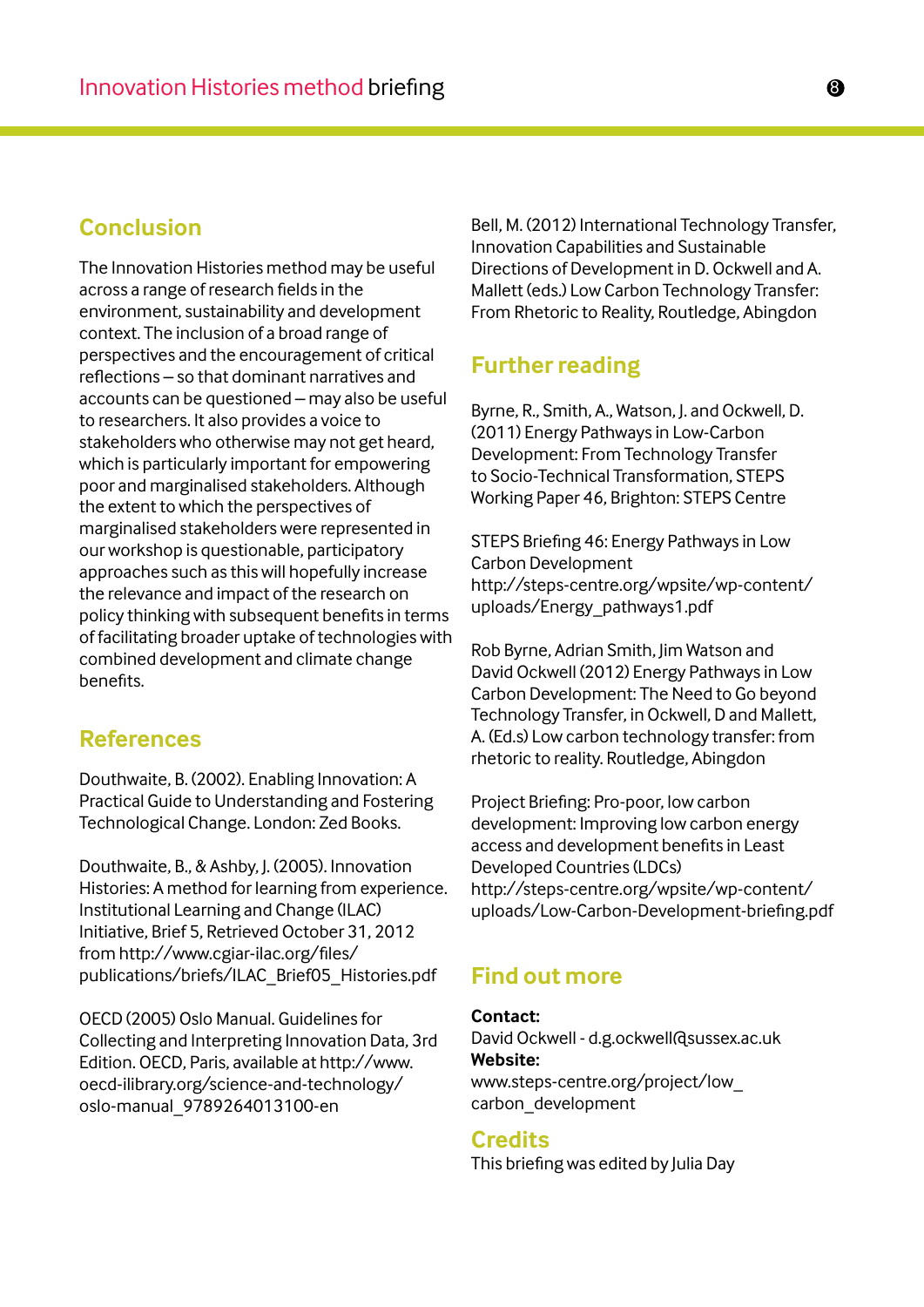## **Personal innovation history template - a hypothetical example**

#### Name: John Smith Organisation: Solar Promo Limited

| <b>Date</b><br>las accurate as<br>possible) | <b>Description</b><br>(what was the event,<br>project or process?)                                                   | <b>Others involved</b><br>(who else was<br>involved in this, as far<br>as you can<br>remember?)                                      | <b>Significance</b><br>(why was this<br>important and for<br>whom?)                                                                                                                                                          | <b>Documents</b><br><b>(what documents are</b><br>there describing this<br>event, project or<br>process?)                                                                                                                                                                                                                                                                                                                                                           |
|---------------------------------------------|----------------------------------------------------------------------------------------------------------------------|--------------------------------------------------------------------------------------------------------------------------------------|------------------------------------------------------------------------------------------------------------------------------------------------------------------------------------------------------------------------------|---------------------------------------------------------------------------------------------------------------------------------------------------------------------------------------------------------------------------------------------------------------------------------------------------------------------------------------------------------------------------------------------------------------------------------------------------------------------|
| August 1981                                 | UN Conference on<br>New and Renewable<br>Sources of Energy, held<br>in Nairobi                                       | About 3000 delegates:<br>international actors<br>(governmental and<br>non-governmental),<br>also attended by Harold<br><b>Burris</b> | Brought together many<br>actors interested in, and<br>working on, renewable<br>energy technologies in<br>Kenya; many studies on<br>energy technologies<br>produced in preceding<br>few years                                 | El-Hinnawi, E., Biswas,<br>M. and A. Biswas<br>(eds.) (1983) New and<br><b>Renewable Sources</b><br>of Energy, Tycooly<br>International Publishing<br>Ltd., Dublin                                                                                                                                                                                                                                                                                                  |
| December 1996-March<br>1997                 | Survey conducted<br>through Energy<br>Alternatives Africa (EAA)<br>covering 410 SHSs in 12<br>districts across Kenya | EAA (research); ESMAP<br>(funding)                                                                                                   | Articulates market<br>demand, user-practices<br>and savings from use<br>of SHSs compared with<br>kerosene                                                                                                                    | Hankins, M., Ochieng,<br>F, and J. Scherpenzeel<br>(1997) PV Electrification<br>in Rural Kenya: A Survey<br>of 410 Solar Home<br>Systems in 12 Districts,<br>Final Report for ESMAP,<br>World Bank, November.<br>van der Plas, R. and M.<br>Hankins (1998) "Solar<br>Electricity in Africa: a<br>reality", Energy Policy<br>26(4):295-305                                                                                                                           |
| 21 May-December 2002                        | DfID-funded policy<br>dialogue, managed by<br>EAA                                                                    | EAA plus multiple actors<br>from different sectors<br>- see Policy Dialogue<br>website and documents                                 | Articulates renewable<br>energy policy proposals<br>from specialist<br>perspectives; interaction<br>with "official" energy<br>policy making (but<br>controversial at times);<br>claim to influence<br>official energy policy | Mutimba, S. (2002a)<br>"Third Policy Dialogue<br>Meeting on Sustainable<br>Energy in Kenya", Press<br>statement, ESD, August.<br>Mutimba, S. (2002b)<br>"Fourth Policy Dialogue<br>Meeting on Sustainable<br>Energy in Kenya",<br>Press statement, ESD,<br>September.<br>Mutimba, S. (2002c)<br>"Sixth Policy<br>Dialogue Meeting on<br>Sustainable Energy in<br>Kenya Focusing on<br>International Financing<br>Mechanisms", Press<br>statement, ESD,<br>December. |